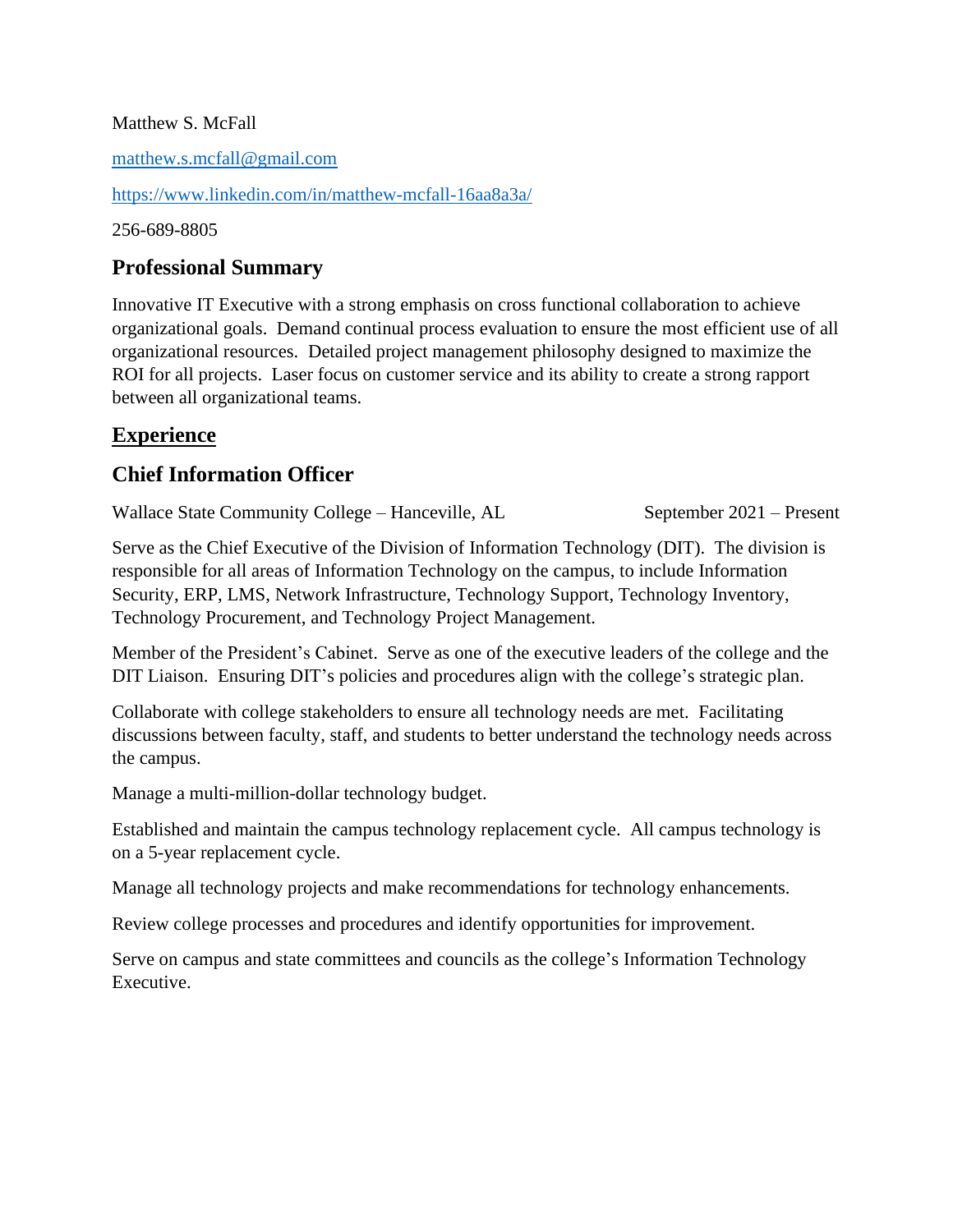#### **Director**

Jacksonville State University – Jacksonville, AL September 2016 – Present

Lead the university's Technology Support Department within the Division of Information Technology. This department consists of four distinct units: Technology Support Center, Client Services, Inventory and Imaging Services, and Integrated Technology Services.

Perform duties of CIO when requested or in the absence of the CIO. Attend Executive and Strategic Planning meetings as the IT representative. Present reports to the University's Executive Leadership Team. Assist in overall IT budget planning as well as individual department budget planning.

Serve as the Liaison between IT and the rest of the university community. Work extensively with departmental VP's, Deans, Department Heads, and faculty to ensure their technology needs are being met. Established numerous cross-functional teams to review and approve technology initiatives across the campus.

Created technology plan to allow the university to transition to remote operations after the 2018 tornado that struck our campus and the 2020-2021 COVID-19 pandemic. We were able to maintain normal operations while faculty, staff, and students were unable to be on campus. Had to establish VPN access for faculty and staff and virtualization of student labs to allow access to needed software.

Lead all IT/Audio Visual projects on campus. These include all new building construction projects and remodeling of existing spaces. Form strong relationships with contractors and vendors to ensure cohesion during all phases of the project.

Implemented a 1:1 device program for all students in the School of Health Professions and Wellness and the School of Education. All students are provided a university owned computing device during their time in the various programs. This enabled easier support of the devices and allowed the implementation of online assessment for all students.

Implemented a faculty device refreshment program that provided all full-time faculty a new mobile computing device. This replaced 10-year-old desktop computers the faculty members were utilizing.

Implemented a classroom technology upgrade program that coincided with the faculty device program. All classrooms received new technology that allowed the faculty to utilize their mobile computing devices in the classroom. The technology included interactive panels, interactive projectors, and lighting and sound control.

Implemented Microsoft SCCM as our imaging platform, replacing several legacy systems. One system is now able to perform the functions of several disparate systems and allows one System Administrator to perform the roles previously handled by several System Administrators.

Approve all campus technology purchases to ensure they will meet expectations and are not unnecessary or a waste of appropriated funds.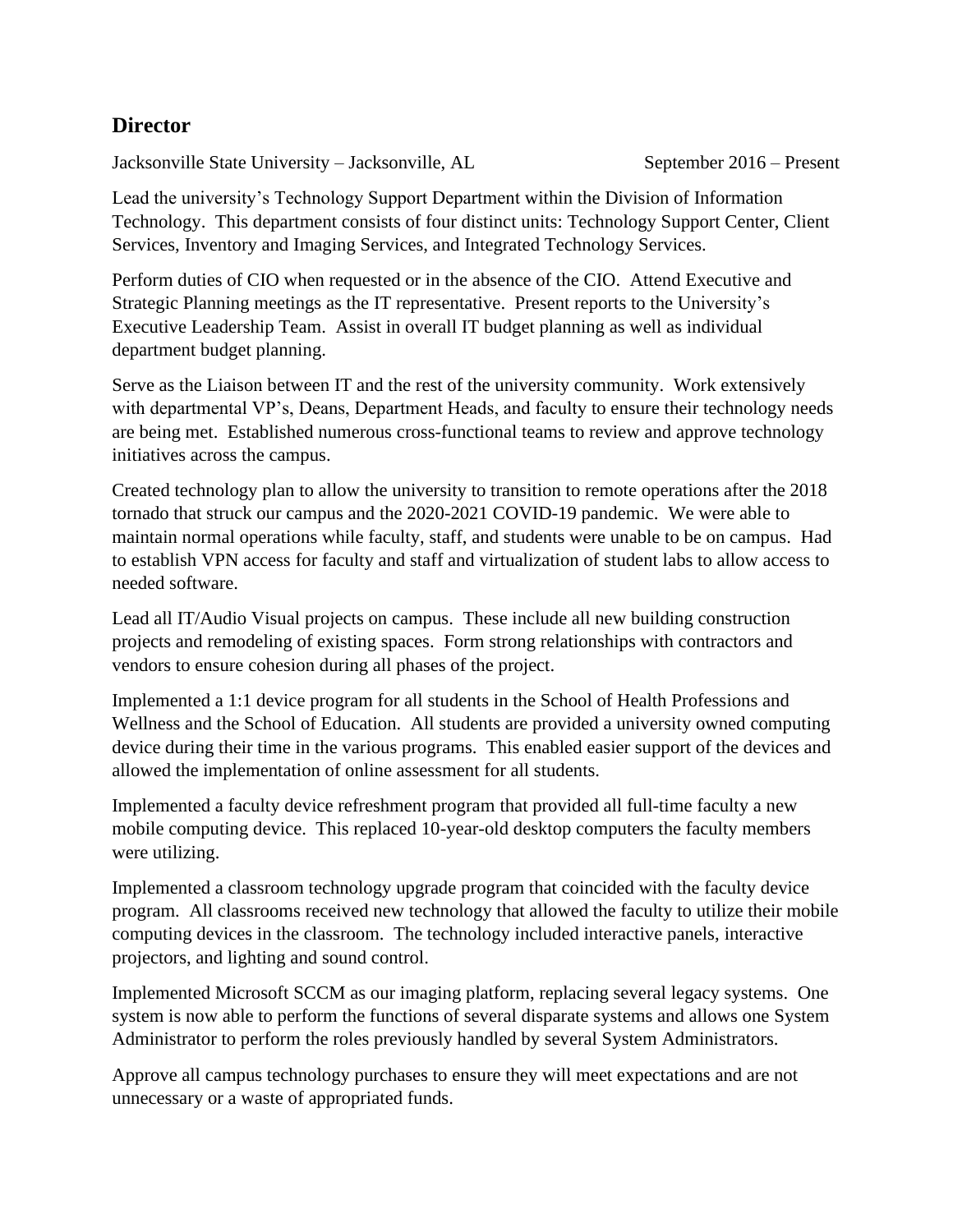Transitioned the university to the Office 365 Suite of applications.

# **Network Engineer**

Jacksonville State University – Jacksonville, AL November 2013 – September 2016

Functioned as the Senior technical lead for the Network Architecture and Infrastructure Support Department.

Provided design and purchasing decisions for the university's move from Cisco Networks to Brocade Networks. This provided enhanced performance at a significant cost savings. We were able to upgrade outdated network equipment at a faster pace, due to the lower equipment costs.

Trained and mentored the Network Specialists as well as other members of the IT support team. This allowed cross-functional training to occur, which reduced the down time for end users.

Installed, maintained, and repaired all network switches, cabling, and devices that control the JSU local area and wide area network.

Installed, maintained, and repaired all wireless network infrastructure to include switches, controllers, and access points.

Installed, maintained, and repaired the fiber optic infrastructure.

Surveyed buildings to determine network expansion needs.

Wrote technical reports and maintained a database/notes of networking configurations.

Enhanced the IT infrastructure in preparation for various 1:1 device implementations.

Participated in industry relative training to ensure competence in current technical knowledge.

# **IT Support Analyst**

Jacksonville State University – Jacksonville, AL November 2008 – November 2014

Provided computer and network support for the university students, faculty, and staff. Responsibilities included Network Infrastructure support along with PC hardware and software support.

Implemented a new dorm security system that utilized biometric scanners and closed-circuit cameras. Allowed for a more secure housing environment at the university.

#### **Supervisor – Maintenance Center**

Deltacom, Inc. – Anniston, AL October 2001 – November 2008

Responsible for the recruitment, training, and supervision of a group of maintenance technicians. Directed a group of 25-30 technicians in a high call volume maintenance center. Provided leadership and guidance in the areas of telecommunication troubleshooting and customer service.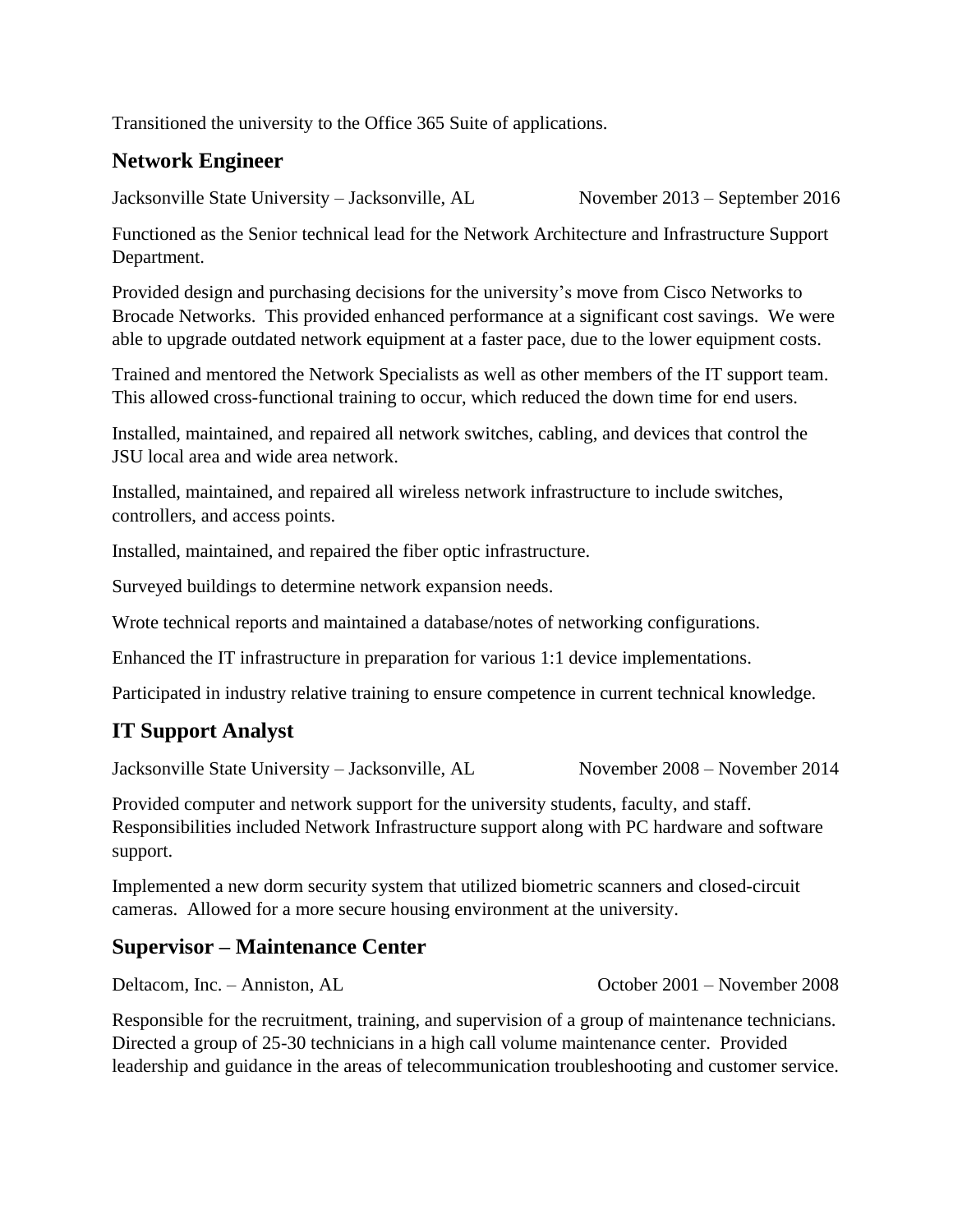Transformed the center into a regional breakdown. The changes integrated both voice and data technicians into one area based on the geographical setting of each customer. This allowed for a better customer experience and made better use of our resources.

Implemented training programs that allowed employees to advance their career goals as well as enhance the customer experience. The training was designed to allow employees to learn a new area of expertise in their job role.

Created flowcharts to illustrate the workflow of a trouble call throughout the center. This eliminated confusion on where to route the customer once a certain level of troubleshooting had been attained with no resolution. This cut down on delays in the troubleshooting process.

Monitored employee performance through a ticket reporting system. Conducted performance evaluations and made recommendations for promotion and annual raises.

Created reports and gave presentations to the Executive Level staff. The reports and presentations covered areas related to goal achievement and improvements in customer experience.

Customer base included Fortune 500 companies, Banks, National Universities, and Municipalities.

#### **Network Administrator**

CybrTyme, Inc. – Hokes Bluff, AL February 1999 – October 2001

Managed the network infrastructure.

Helped expand the business into partnerships with local Electrical Cooperatives. Increased the company's presence in local school systems.

Installed entire network infrastructure for Hoover City Schools (Hoover, AL) and Fairfield City Schools (Fairfield, AL).

Created a training program for the front-end technicians to improve the customer experience.

Made all equipment purchase decisions.

#### **Education**

Jacksonville State University – Jacksonville, AL September 2016 - present **Doctor of Science – Emergency Management** Areas of Research: Cybersecurity, Business/Academic Continuity, and Risk Perceptions.

Jacksonville State University – Jacksonville, AL January 2010 – April 2014 **Master of Science – Manufacturing Systems Technology**

Jacksonville State University – Jacksonville, AL September 1998 – December 2008 **Bachelor of Science – Business Management/Human Resource Management**